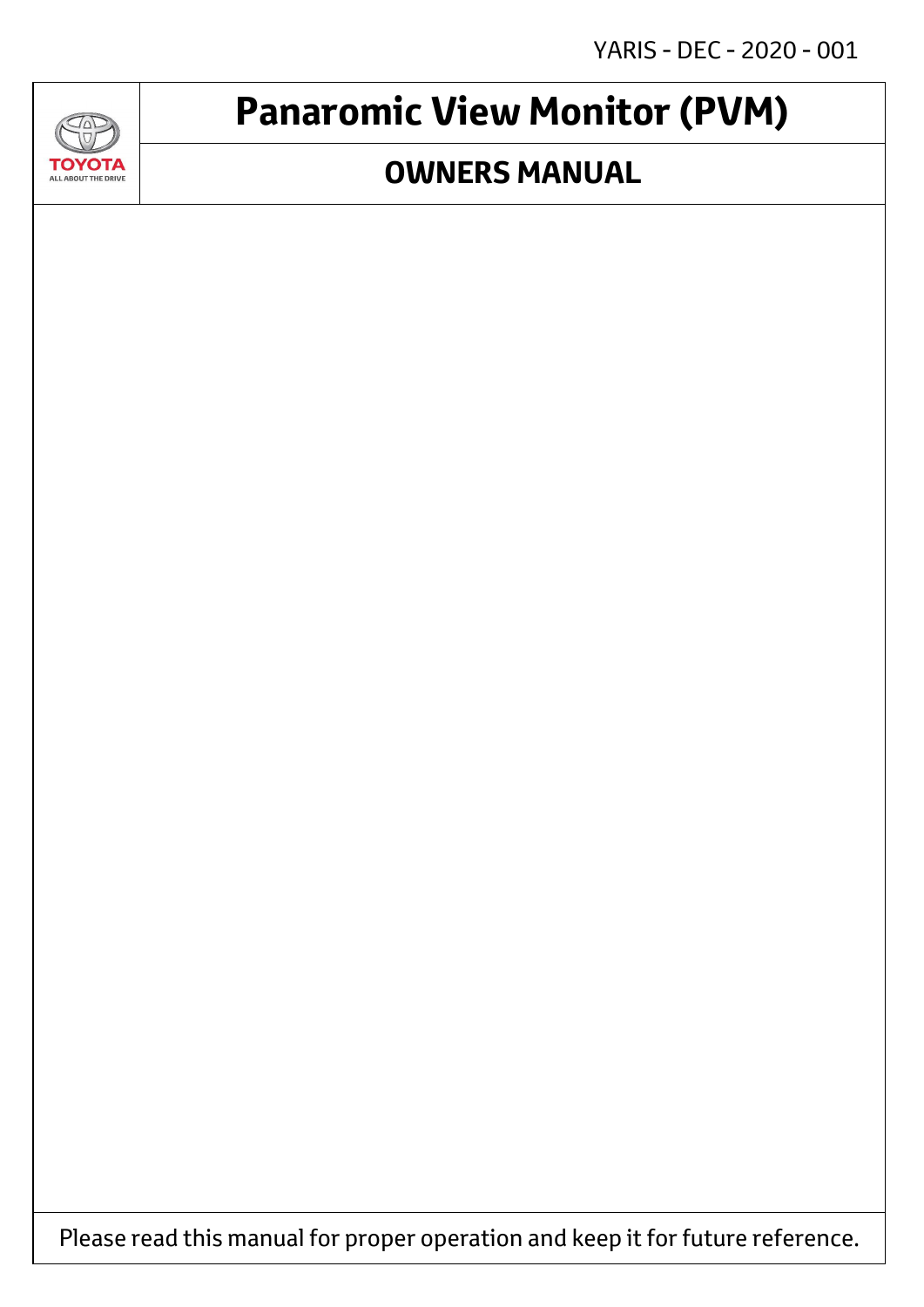

## **TABLE OF CONTENTS**

## **<Panoramic View Monitor (PVM)>**

| <b>Section</b> | <b>Title</b>                                                         | Page           |
|----------------|----------------------------------------------------------------------|----------------|
| 1.0            | <b>Statements &amp; Declarations</b>                                 |                |
| 1.1            | <b>Safety Instructions</b>                                           | 1              |
| 2.0            | <b>Getting Started</b>                                               |                |
| 2.1            | Background / Introduction                                            | $\overline{2}$ |
| 2.2            | Information                                                          | $\overline{2}$ |
| 2.3            | <b>PVM Features</b>                                                  | $\overline{2}$ |
| 3.0            | <b>Operating <panoramic (pvm)="" monitor="" view=""></panoramic></b> |                |
| 3.1            | 360° Rotation Shortly                                                | 3              |
| 3.2            | Gear: Reverse Mode (R)                                               | 4              |
| 3.3            | Gear: Parking / Neutral / Drive Mode (P/N/D)                         | 5              |
| 3.4            | <b>Turn Signal Mode</b>                                              | $\overline{7}$ |
| 3.5            | <b>MOD Mode</b>                                                      | 7              |
| 3.6            | Car model color change                                               | 8              |
| 3.7            | <b>Blind spot</b>                                                    | 8              |
| 4.0            | <b>Troubleshooting (If Available)</b>                                |                |
| 4.1            | Simple Troubleshooting                                               | 10             |

Please read this manual for proper operation and keep it for future reference.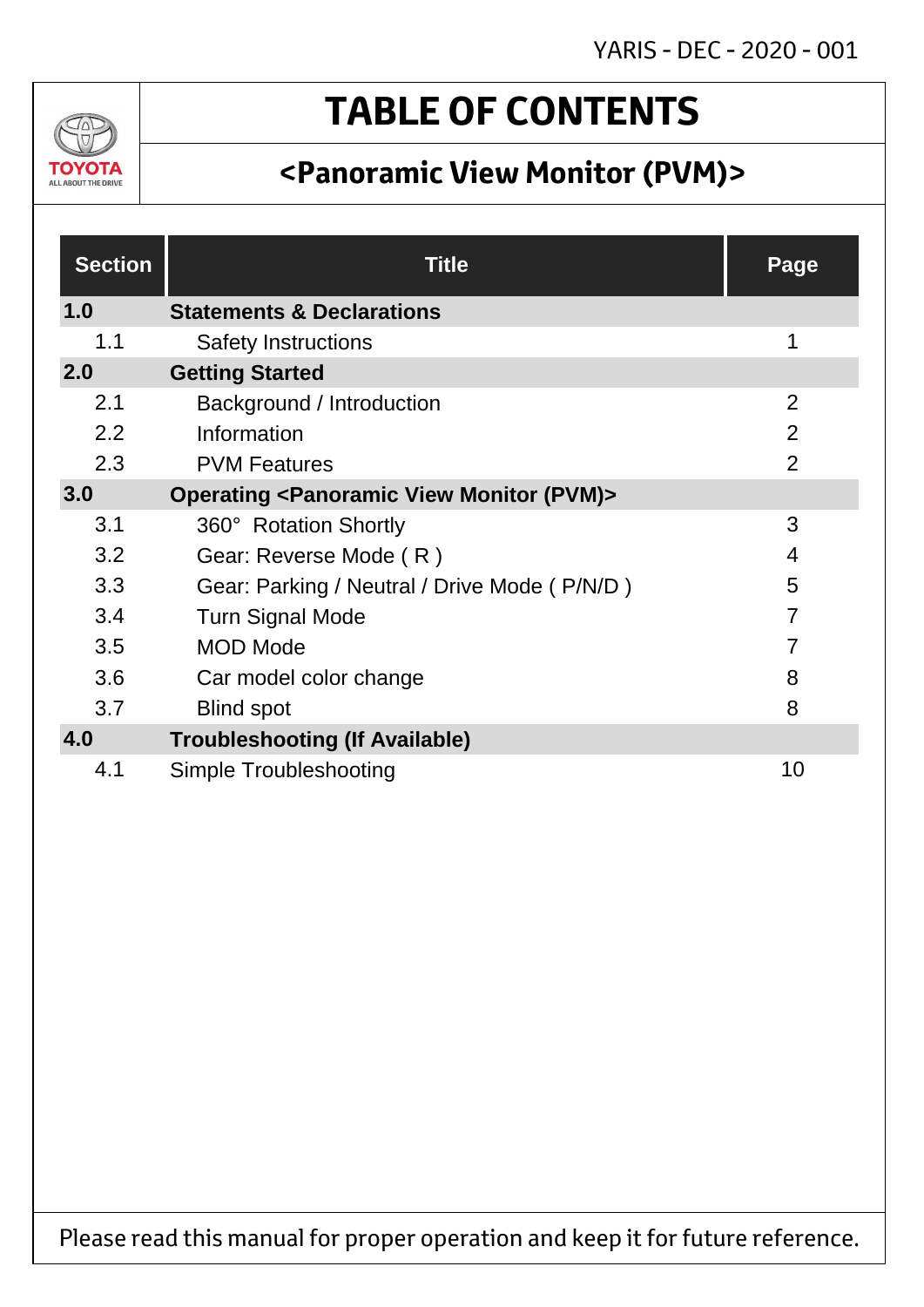# **SECTION 1.0**

### **Statements & Declarations**

#### **Safety Instructions 1.1**

### **Warning**

ΤΟΥΩΤΔ ALL AROUT THE DRIVE

> The panoramic view monitor plays a subsidiary device in order to help driver checking surroundings around the vehicle.Please be sure that before driving, the visual check vehicle surroundings with mirrors before ready to go is necessary. Please pay attention to the following notices and instructions when using the panoramic view monitor.

### **Cautions**

- Drivers shall not depend on the panoramic view monitor only. There have some different tolerance from the image and the actual object.
- Be sure to check vehicle surroundings visually before driving.
- When use panoramic view monitor, not only focus on monitor, but please also use vehicle mirrors to check actual conditions
- The position of guide line displayed on the monitor may differ from actual condition. Please check surround actual condition.
- When the tire size changed, the guide line position displayed on the screen will also be different.

### **Notice**

- Do not use high-pressurized water column to wash panoramic view monitor to avoid damage.
- The distances between the vehicle and objects may differ from the actual distance
- There are blind spots around the vehicle so will not be displayed in panoramic view monitor
- The light condition around each camera is different, so light displayed on the image my differ
- The image from four cameras are combined. The border of the four image clarity may decline which is normal
- The car display image may differ from actual car, purpose is to simulate car's surrounding

Please read this manual for proper operation and keep it for future reference.  $\vert$  1/10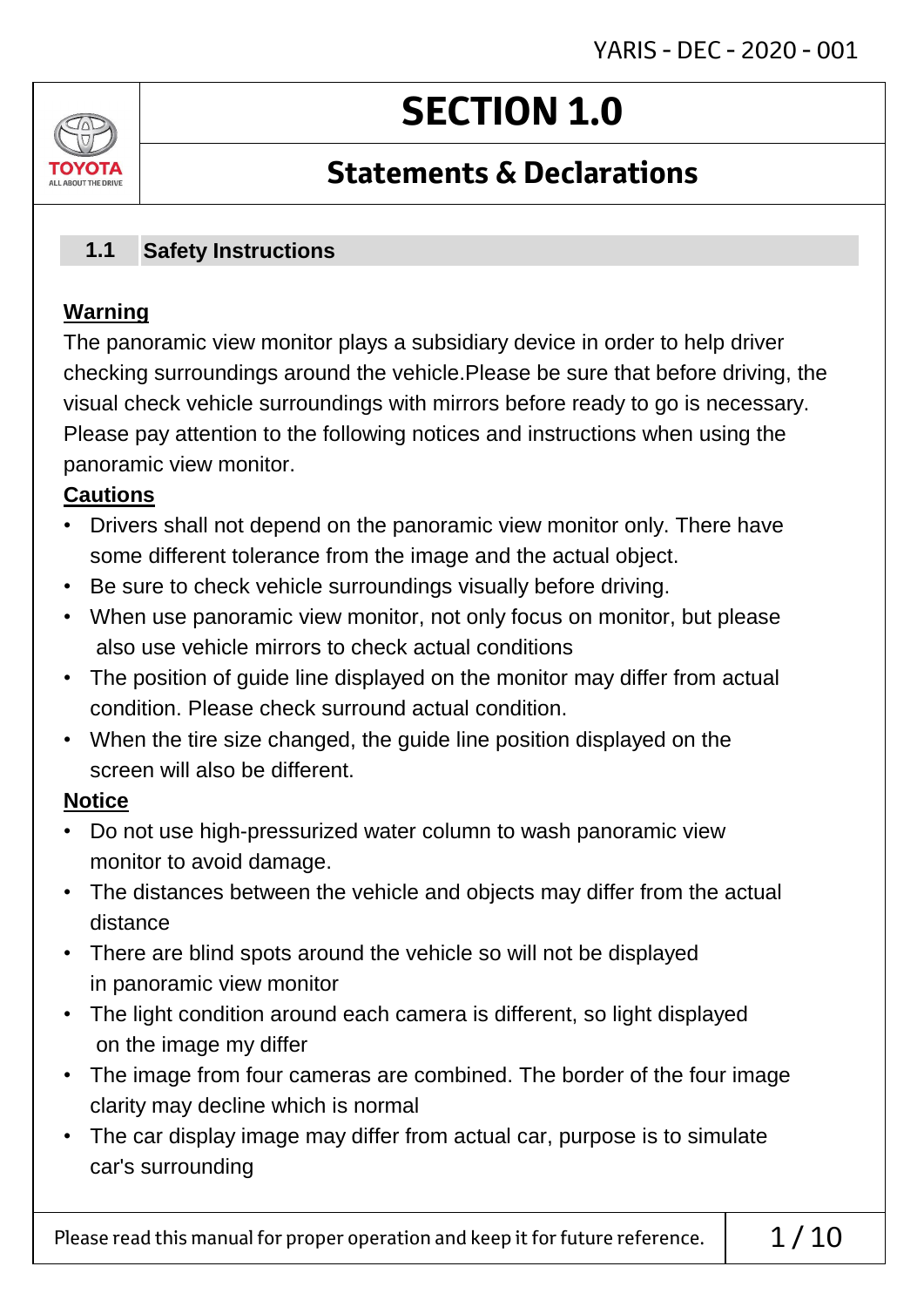# **SECTION 2.0**

### **Getting Started**

#### **Background / Introduction 2.1**

Panoramic View Monitor (PVM) System has 4 cameras installed at front / rear and left / right side mirror of the car, where its 360-degree bird's eye view is displayed on the Display Audio for guidance of blind spot areas against the car.

#### **Information 2.2**

•

ALL AROUT THE DR

The screen illustrations used in this manual are examples, and may different from the image of actual car displayed on unit.

#### **PVM Features 2.3**

- Assist blind spot area visibility by seamless image with front, back or left and right view.
- PVM guide line design, seizing distance between periphery obstacles and vehicle itself.
- Front/rear guideline refers to car width which design to assist low speed reversing or driving.
- Due to safety concerns, there will be a black mask area on top of the front view.
- When speed is over 20  $\pm$  5 km/h, the PVM will deactivate and enter in AVX mode.
- Motion object detection mode activated when speed is around 0 km/h.
- Turn signal mode actived when user turn on LH/RH signal below  $20 \pm 5$ km/h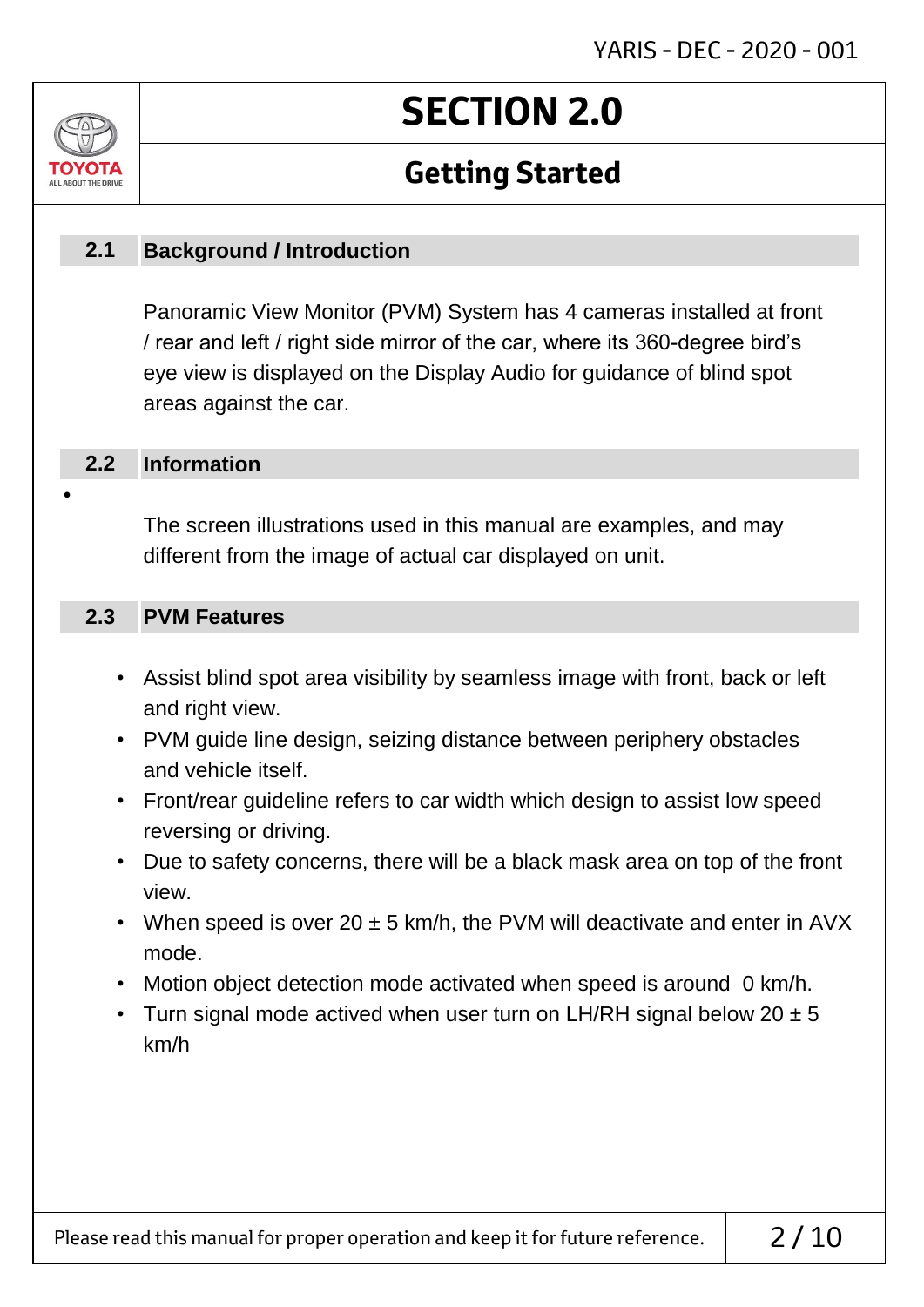$(n)$ TOYOTA ALL ABOUT THE DRIVE

### **Operating <Panoramic View Monitor (PVM)>**

- 1. Press **H** Apps icon to enter Apps mode.
- 2. Then, press  $\bigodot$  PVM icon to enter PVM mode.



#### **360° Rotation Shortly 3.1**

When press PVM icon to enter PVM mode, car model will display 360° rotation shortly and it is able to skip 360° preview by one-click.

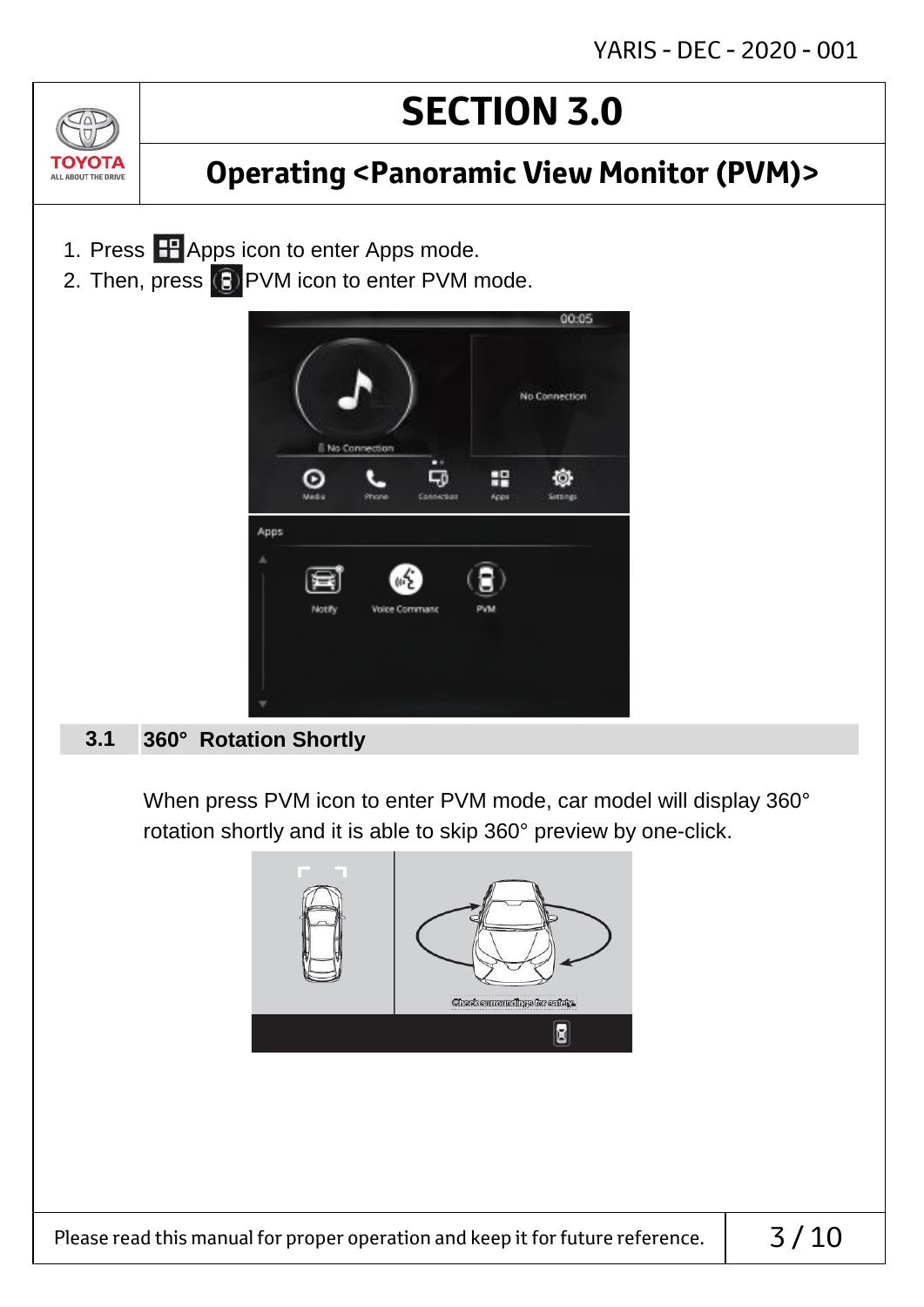

### **Operating <Panoramic View Monitor (PVM)>**

#### **Gear: Reverse Mode ( R ) 3.2**

When Reverse Gear is engaged, the Display Audio will display panoramic image specified for reversing mode in 2-3 seconds automatically (please refer to the image below).



- The image show surrounding bird view and rear view to assist driver.
- Please be aware the distance with periphery obstacle.
- The panoramic image is a simulated aerial view. When the obstacle is close to the car, please stop the car and confirm actual secure distance before you go



Please read this manual for proper operation and keep it for future reference.  $\vert 4/10$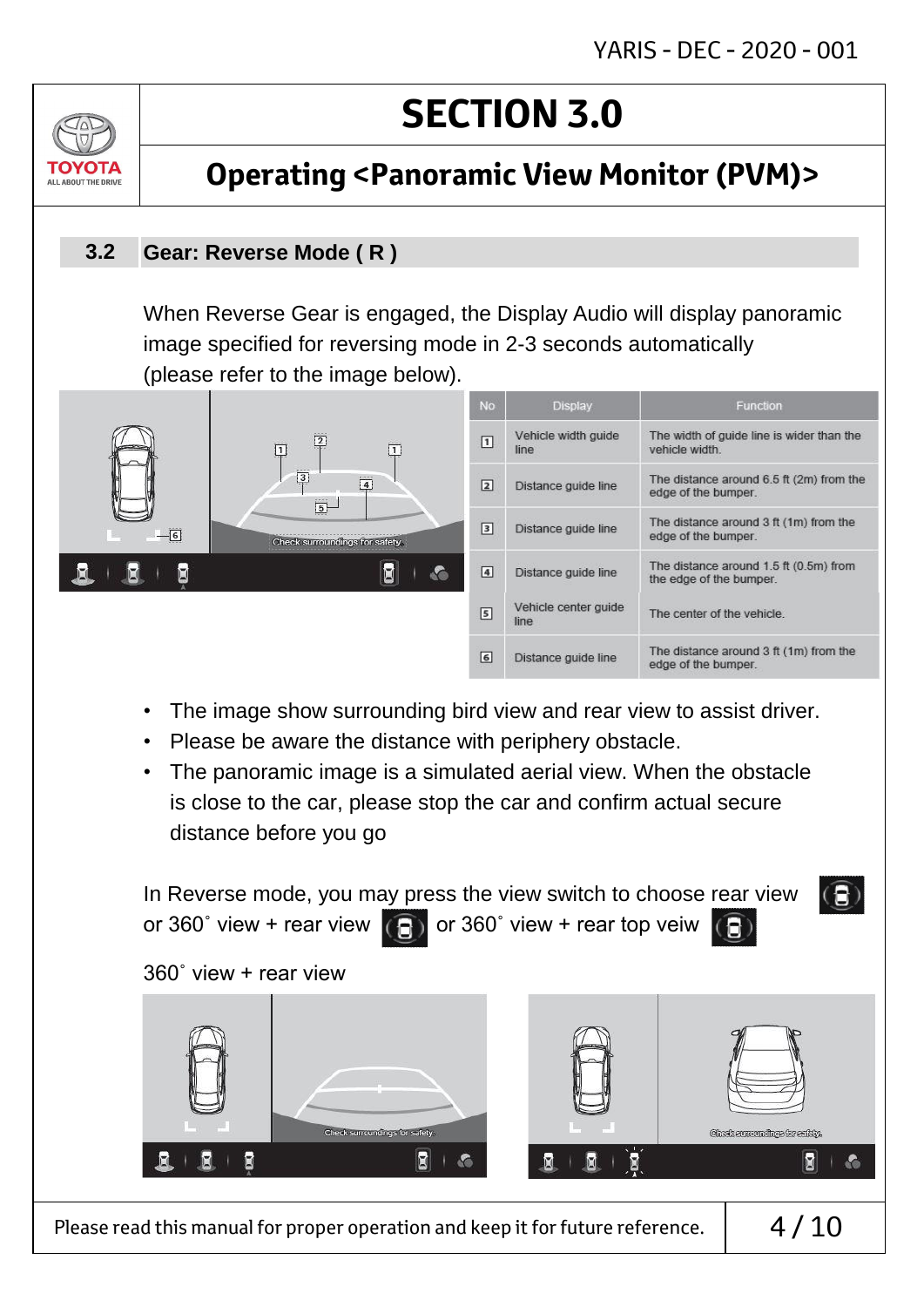

### **Operating <Panoramic View Monitor (PVM)>**

#### **Gear: Parking / Neutral / Drive Mode ( P/N/D ) 3.3**

The car will keep displaying the PVM-ahead image mode if the shift lever at P/N/D and the speed under  $20 \pm 5$  km/h.



- Due to safety concerns, the front view will not show the whole image. There will be a black mask area on top of the front view.
- The front guide line has blue lines. Please pay more attention to the distance with periphery obstacles when you drive. The front guide line 1 is about 3 ft. (1m) from the edge of the bumper.
- When you reverse, please use left/right side mirror to check surrounding area. Press icons to switch to different view.

360˚ view + front top view 360˚ view + front right view

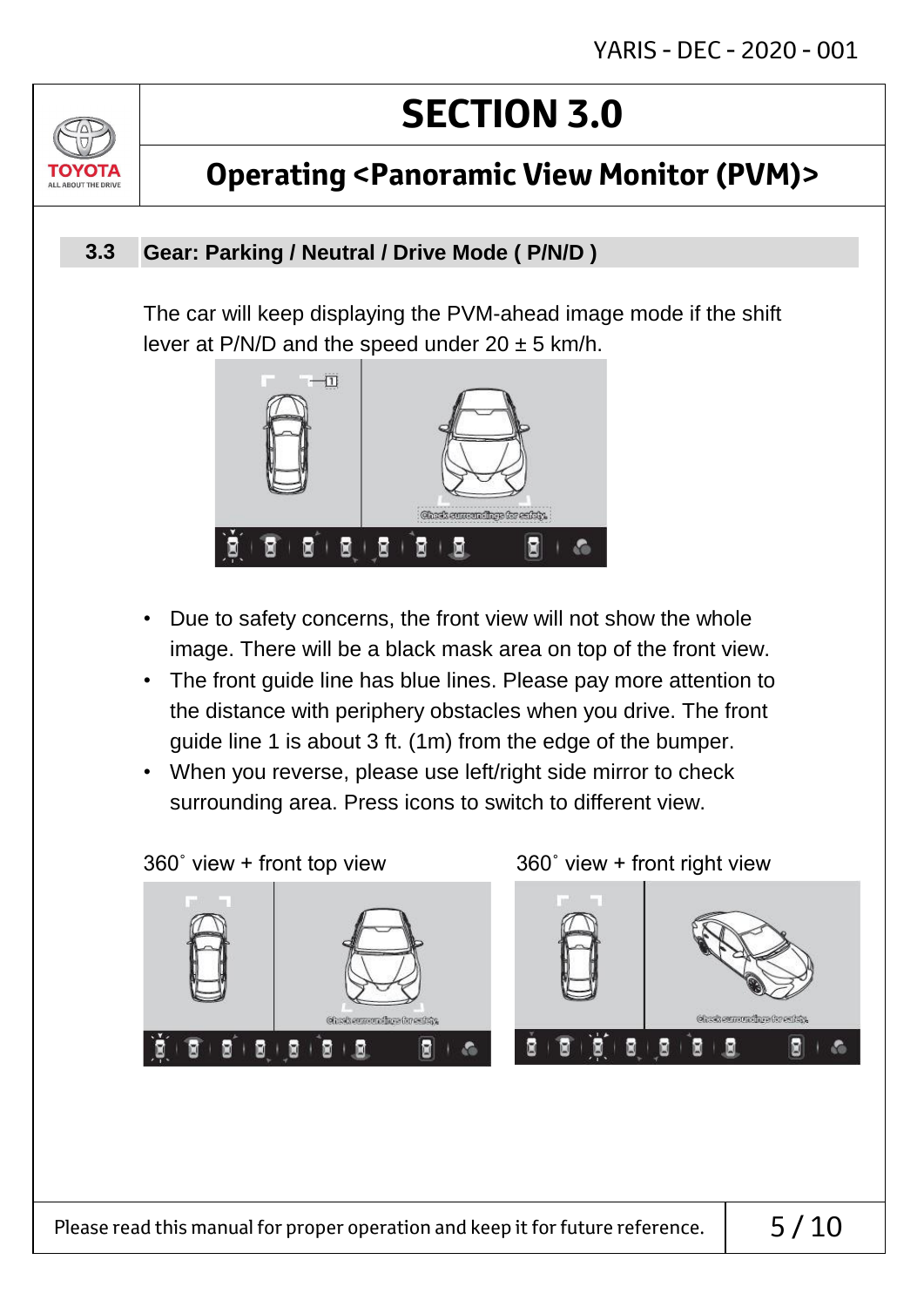YARIS - DEC - 2020 - 001

## **SECTION 3.0**

### **Operating <Panoramic View Monitor (PVM)>**



360˚ view + rear left view Rear view

<u>Jvl</u>

TOYOTA ALL ABOUT THE DRIVE

> jobs skeunerneihoge for exitaty. Ē ß Ø.  $B + B$ E E 上酒

360˚ view + front left view







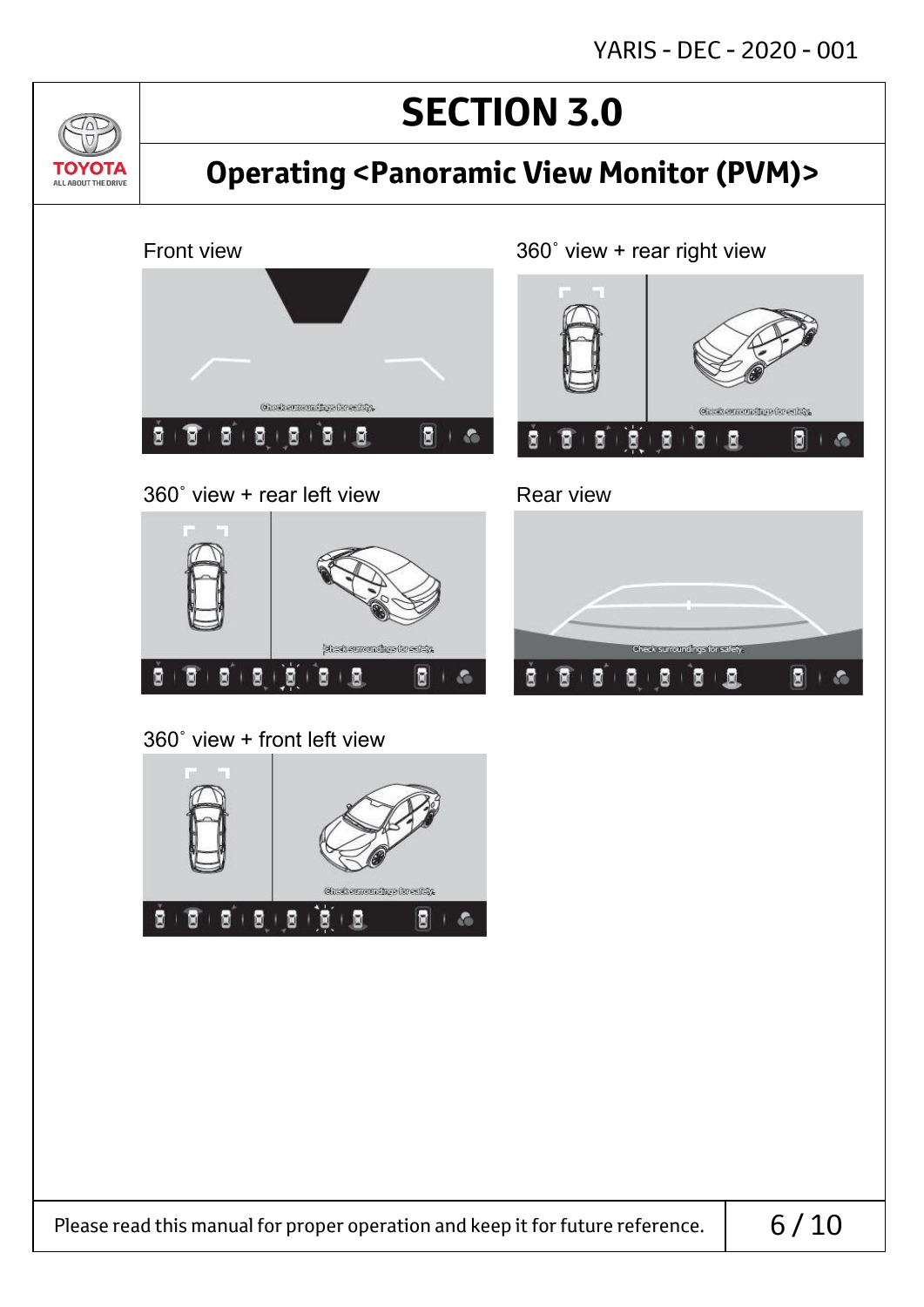

**Operating <Panoramic View Monitor (PVM)>**

#### **Turn Signal Mode 3.4**

When the driver turn the left or right signal on and the speed is under 20  $\pm$  5 km/h, The side view will be triggered.

360˚ view + 3D RH side view 360˚ view + 3D LH side view



#### **MOD Mode 3.5**

The PVM detects moving object and shows the direction of object coming from with yellow alarm.

Please be noted that the MOD is available only when the speed is around 0 km/h.

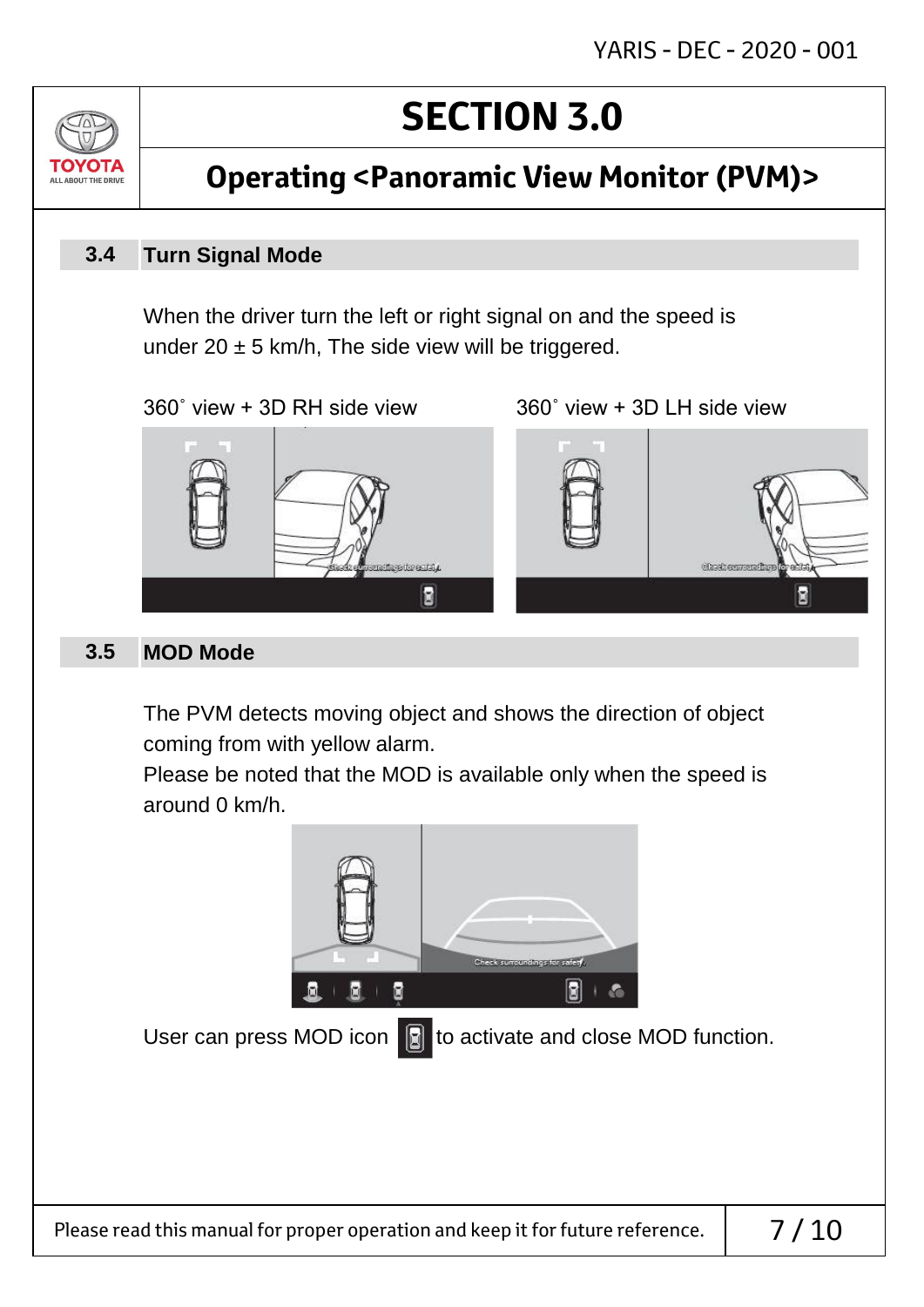ALL AROUT THE DRIV

## **Operating <Panoramic View Monitor (PVM)>**

#### **Car model color change 3.6**

In P/N/D/R mode, press  $\bullet$  "color change icon" can switch color of car model.



#### **Blind spot 3.7**

The aerial panoramic image comes from the use of optical principle, where intersection parts of four cameras are for image clipping process to build panoramic effect, hence, four connection parts of images listed below would cause image to temporarily disappear and drivers are requested to pay special attention.



Please read this manual for proper operation and keep it for future reference.  $\vert$  8/10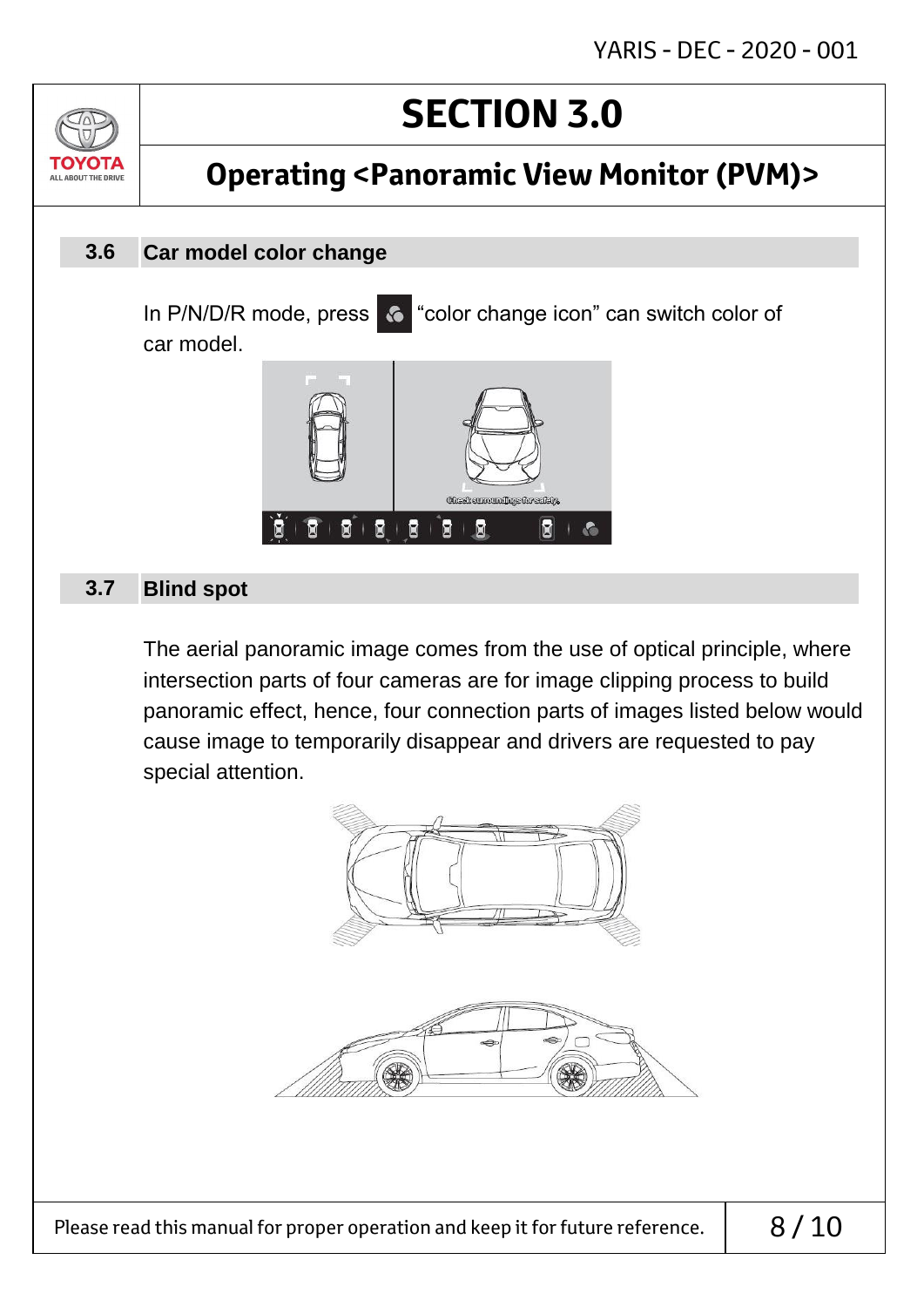

### **Operating <Panoramic View Monitor (PVM)>**

Objects may not be detected from some angles. The objects underneath the bumper or on the ground may not be detected when they are displayed at front or rear viewing angle (Grey parts in oblique lines).

- The images from four cameras are in color difference under versified light source due to light incoming angle discrepancies, which is normal.
- The guide lines in the front left/right side of car mode are aligned due to shooting position/angle difference from left/right rear mirrors; however, mild staggered position of doors is normal.
- PVM display area is constricted, where the further part from the car body will present image deformation, which is normal.
- PVM camera are precision device. Do not hit camera, which might cause abnormal situations like failure or damage
- PVM is to aid and reinforce display of periphery blind areas against the car body. When you drive, you still must make use of the left/right side mirrors and rear view mirrors.
- When you reverse, some conditions (Ex.: weather, light) might constrict image. Do not drive your car only by the display.
- PVM image might be affected or incorrect with the change of tire size; hence, we do not suggest you to change tire size.
- Heavy impact or displacement from collision might cause PVM image to diverge right or left, worsening image connection. To resume normal operations, image calibration and part replacement may be required.